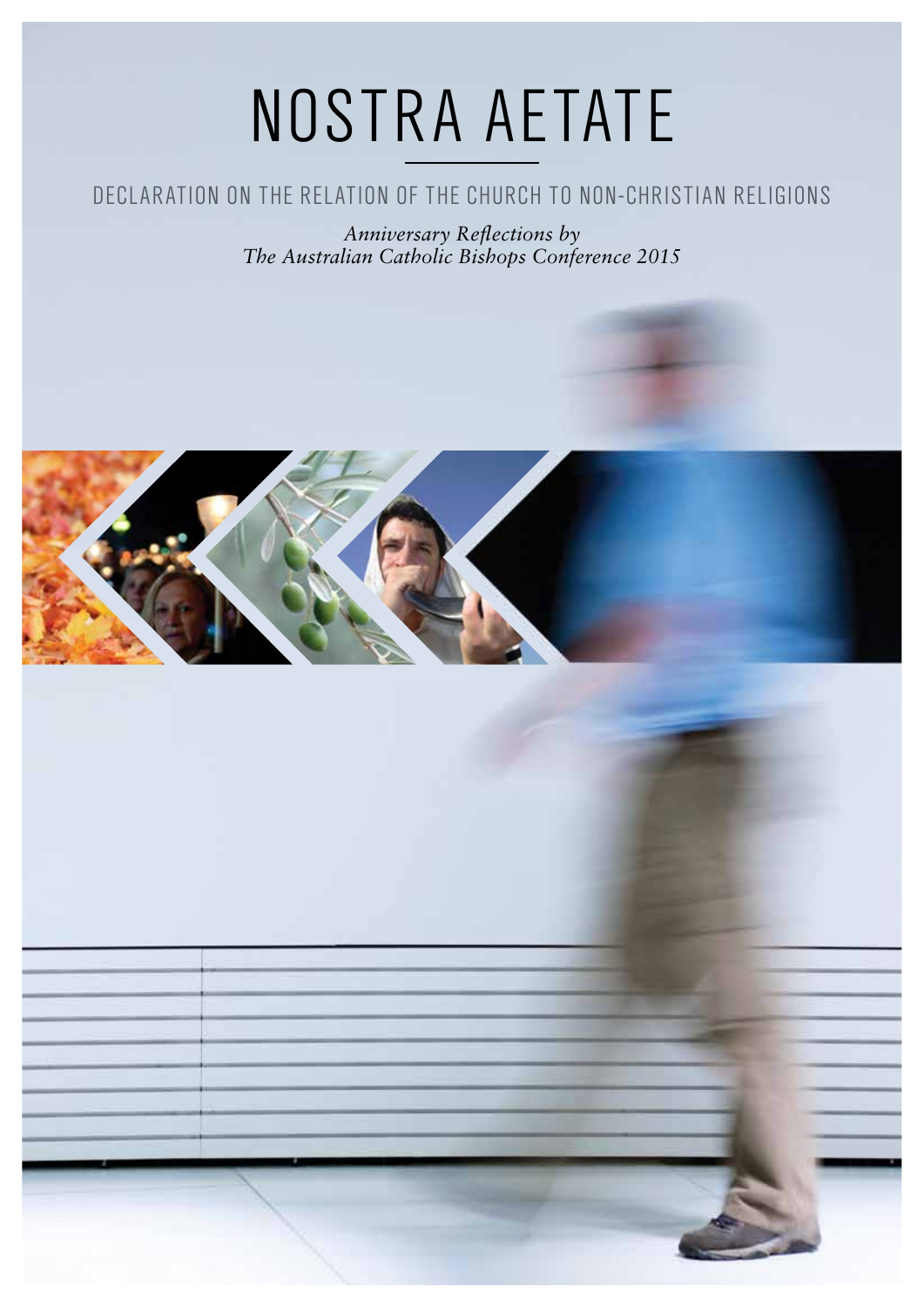

## In troduction

This year marks the 50th anniversary of *Nostra Aetate*, Vatican II's *Declaration on the Relation of the Church to Non-Christian Religions*. This document transformed the Church's attitude towards believers from other religions. For the first time in history, the Church spoke positively about other religions. The *Declaration* is widely considered a "watershed" in the relations between Catholics and believers from other religions. Pope John Paul II and Pope Benedict XVI have called it the *Magna Carta* of the Church's new attitude and approach to other religions. It continues to inspire and to guide Catholics in forging relationships of mutual respect and collaboration.

The Latin title is taken from the opening lines and means "in our time". The 50th anniversary provides us the opportunity to read the Declaration again, to appreciate its significance, to celebrate its fruits, but most of all, to apply it to the multi-religious reality of Australia and the world "in our time", midway through the second decade of the third millennium.

## History of the Declaration

*Nostra Aetate* is part of Vatican II's updating the Catholic Church to bring it into relationship with the modern world. Its genesis was in the mind and heart of Pope John XXIII, who had witnessed first-hand the tribulation of the Jewish people during the Second World War and had used his then office as Apostolic Delegate to Turkey to provide them safe passage. After a meeting with the Jewish historian, Jules Isaac, who presented him with a document showing how Church teaching had contributed to the anti-Semitism which had fuelled the *Shoah*/Holocaust, the good Pope John directed that changing this situation was to be included in the preparations for the Council. Originally it was to be a statement on the Jews only, included in the document on the Church.

Cardinal Augustine Bea steered the text through several drafts in the Vatican Council. In the volatile atmosphere of that time, shortly after the establishment of the State of Israel, the bishops of the Middle East cautioned that a statement on the Jews only would be seen as taking political sides and would have negative consequences for the Christian minorities. Accordingly, a section was added on Islam and relations with Muslims. The bishops of Asia then asserted that their very different situation of living as a minority among the believers of the other world religions was overlooked, so further sections were added. In the process, the statement became a separate document in its own right. On 28 October 1965, in the fourth and final session, the Council Fathers approved the final draft with an overwhelming majority of 2,221 to 88. This ringing endorsement made *Nostra Aetate* the official Catholic teaching on relations with believers from other religions.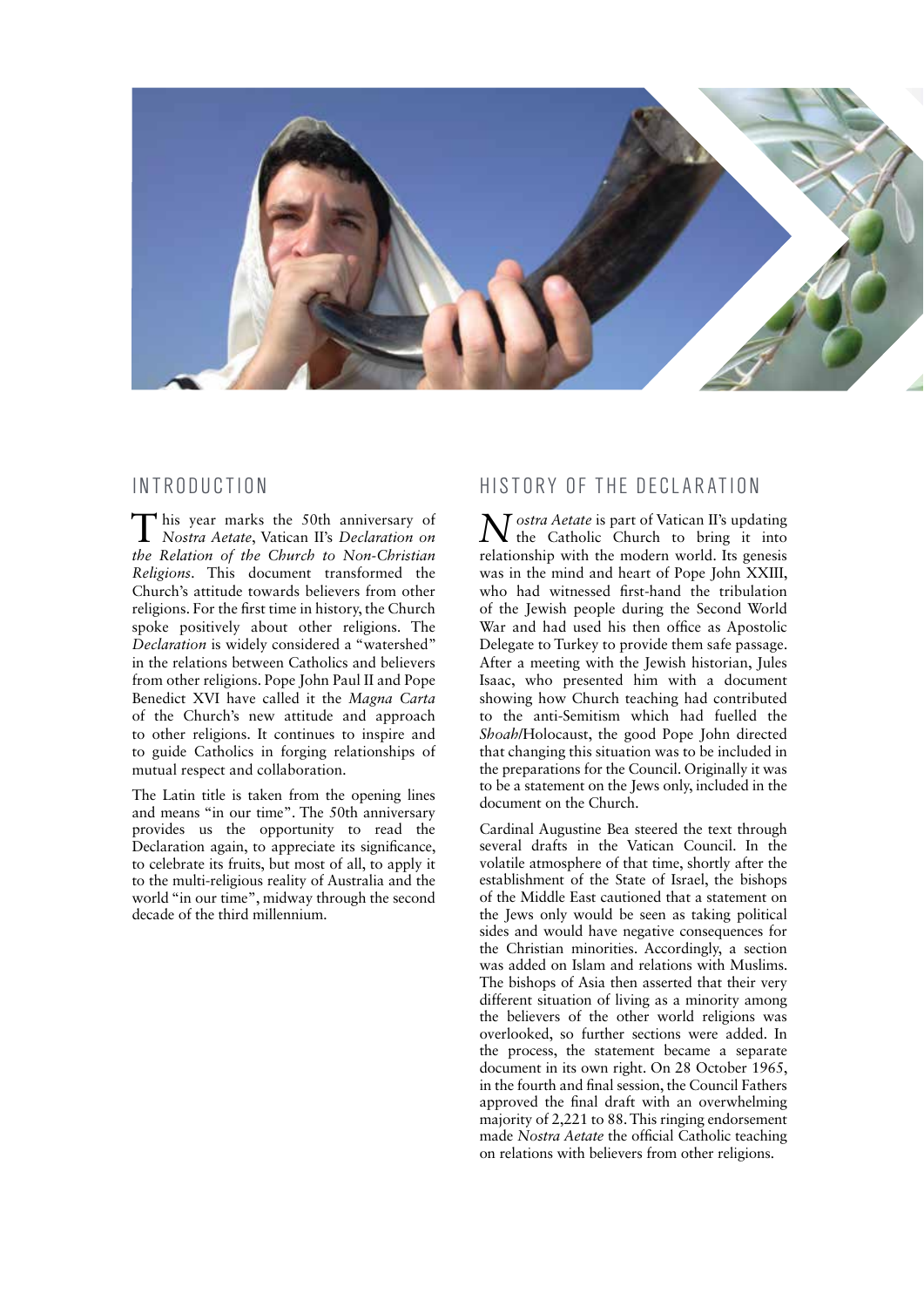

## SUMMARY OF THE CONTENTS

#### *Nostra Aetate* consists of five brief sections:

- 1. A statement on the unity of the human race, our shared origin and destiny, with religions providing answers to our common questions about the meaning of life, suffering, good and evil and what lies beyond death;
- 2. A description of religion as a response to a hidden power, with reference to the practices and teachings of Hinduism and Buddhism, stating that the Catholic Church rejects nothing of what is true and holy in these religions;
- 3. A positive treatment of Muslim affinities with Catholic teaching and practice, based on references to some of the Pillars and beliefs of Islam, proposing that past hostilities be put aside in favour of mutual understanding and cooperation for the common good.
- 4. An account of the spiritual ties between Christians and Jews, which reproves<br>indiscriminate accusations of Iewish indiscriminate accusations of Jewish responsibility for the death of Jesus, affirms the ongoing validity of the Covenant between God and the people of Israel, and repudiates hatred, persecution and anti-Semitism as contrary to God's universal love;
- 5. A final affirmation that since we call God "Father", all human beings are brothers and sisters, made in God's image, so there should be no unjust discrimination but Christians should live peaceably with all.

*Nostra Aetate* must be read in the light of the other fifteen documents of the Vatican Council, especially *Lumen Gentium*, which teaches that the church is "like a sacrament or as a sign and instrument … of the unity of the whole human race", with whom we share the pilgrim journey of life; *Gaudium et Spes*, which describes how Christians share the "joys and the hopes, the griefs and the anxieties" of all peoples and contribute to the betterment of society; and *Ad Gentes*, which acknowledges "truth and grace" as "a secret presence of God" in the rites and cultures of people in anticipation of the good news of Jesus Christ.

## DEFINITION

The new approach to believers from other religions is called "dialogue". This name and method had been introduced to the Church by Pope Paul VI in his encyclical, *Ecclesiam Suam* (1964), which had shaped the deliberations of the Council. Cardinal Arinze describes the dynamic as follows:

Interreligious dialogue is a meeting of people of differing religions, in an atmosphere of freedom and openness, in order to listen to the other, to try to understand that person's religion, and hopefully to seek possibilities of collaboration. It is hoped that the other partner will reciprocate, because dialogue should be marked by a two-way and not a one-way movement.

#### Cardinal Arinze, *Meeting Other Believers* (1997), p.5.

Today, the expressions "interreligious relations" and "interfaith relations" are used interchangeably with interreligious dialogue.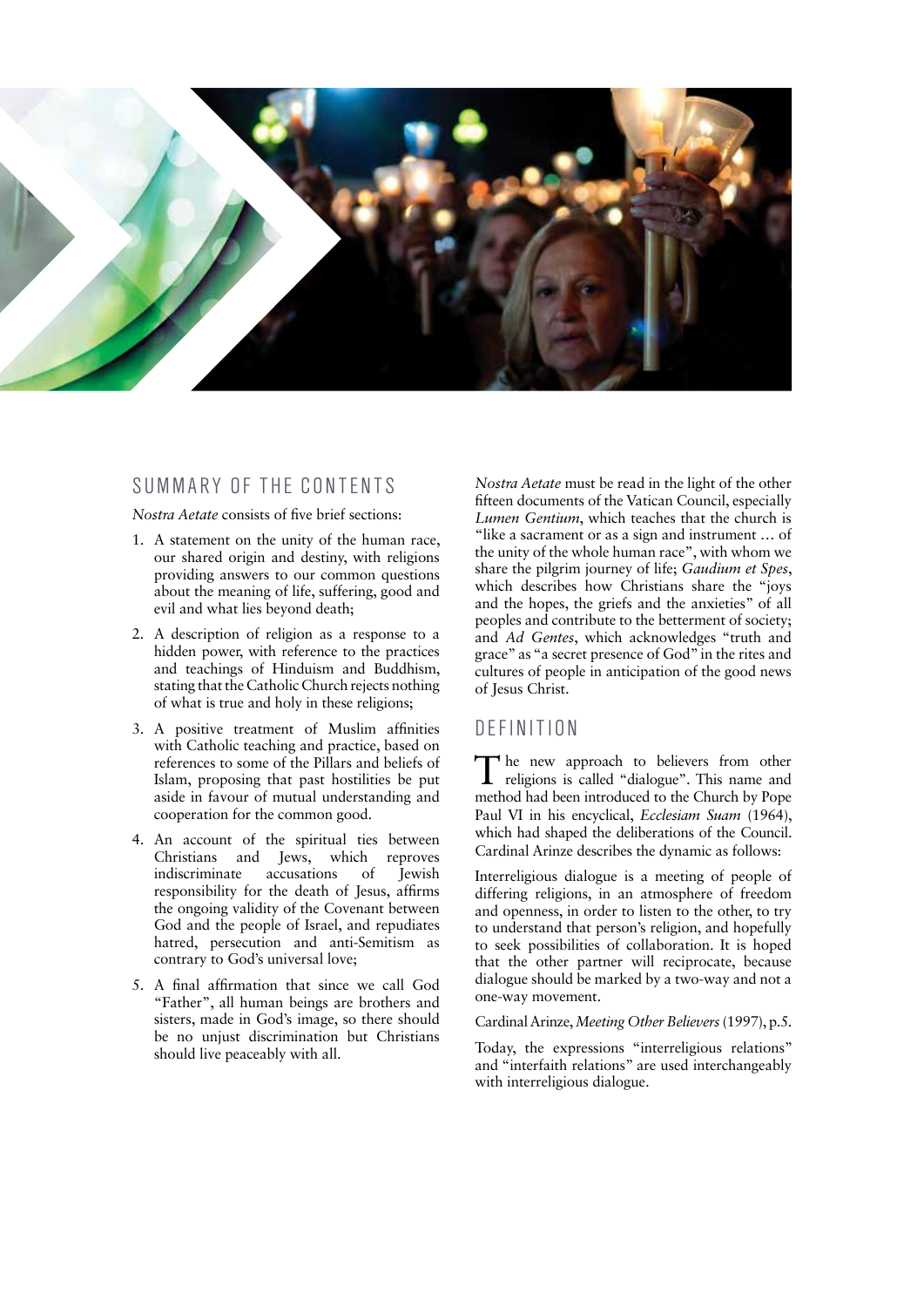

## IMPI FMFNTATION

The promulgation of *Nostra Aetate* launched a flurry of activities to implement this new approach. Already in May 1964 Pope Paul VI had established the *Secretariat for Non-Christians* (renamed the *Pontifical Council for Interreligious Dialogue* by Pope John Paul II in 1998). Study of other religions was undertaken, visits to leaders and sacred places of other religions were arranged, and delegations of representatives of other religions were received at the Vatican. Dioceses, national conferences of bishops and regional bodies set up commissions to educate and form people for dialogue with believers from other religions.

Here in Australia there is the *Bishops Commission for Ecumenism and Inter-religious Relations*. Many Australian dioceses have similar commissions to implement the Church's teaching in response to the particular multi-religious mix in their respective territories. Their mandate is to foster relations with the leaders and congregations of other religions, organize joint services to celebrate national events and to show a united religious response to local, national and international tragedies—bushfire, drought, flood and terrorist attacks—publish messages on interfaith relations and to promote the Church's teaching on interreligious dialogue.

Since the Church's relationship with the Jews is unique—we have a shared ancestry and a common scripture, such that the more we Christians know about Jesus as a first century Galilean Jew the better we come to know ourselves—Christian-Jewish relations are treated by the *Commission of the Holy See for Religious Relations with the Jews*, a special department within the *Pontifical Council for Promoting Christian Unity*. In Australia, this work is generally included in the mandate of the above-mentioned diocesan commissions.

## TEACHING DOCUMENTS

 $\sum$  hese fledgling attempts at dialogue raised a host of new questions. How do we reach out to others? What have we to say to them? What have we to learn from them? Suspicions had to be overcome – was dialogue a covert attempt to seek converts? Had dialogue replaced mission? Is dialogue a betrayal of mission? If dialogue is all there is, what remains of the missionary mandate to bring the saving message of Jesus Christ to all nations? The Church has responded to these questions and more through a series of teaching documents, of which we mention only three:

- 1. In 1984 the Secretariat for Non-Christians published *The Attitude of the Church toward the Followers of Other Religions: Reflections and Orientations on Dialogue and Mission*, known by the abbreviated title *Dialogue and Mission*. Among other things, this document introduced the four forms of dialogue:
	- Dialogue of life sharing the events of our daily lives at home, work and play with our neighbours of different faiths;
	- • Dialogue of action based on shared religious and moral values, working together on matters of common social concern for the betterment of society;
	- Dialogue of theological exchange sharing and discussing our religious beliefs to better understand one another and identify more precisely what we hold in common and where our differences lie;
	- Dialogue of religious experience sharing about the spiritual practices and fruits of prayer and worship in our respective traditions.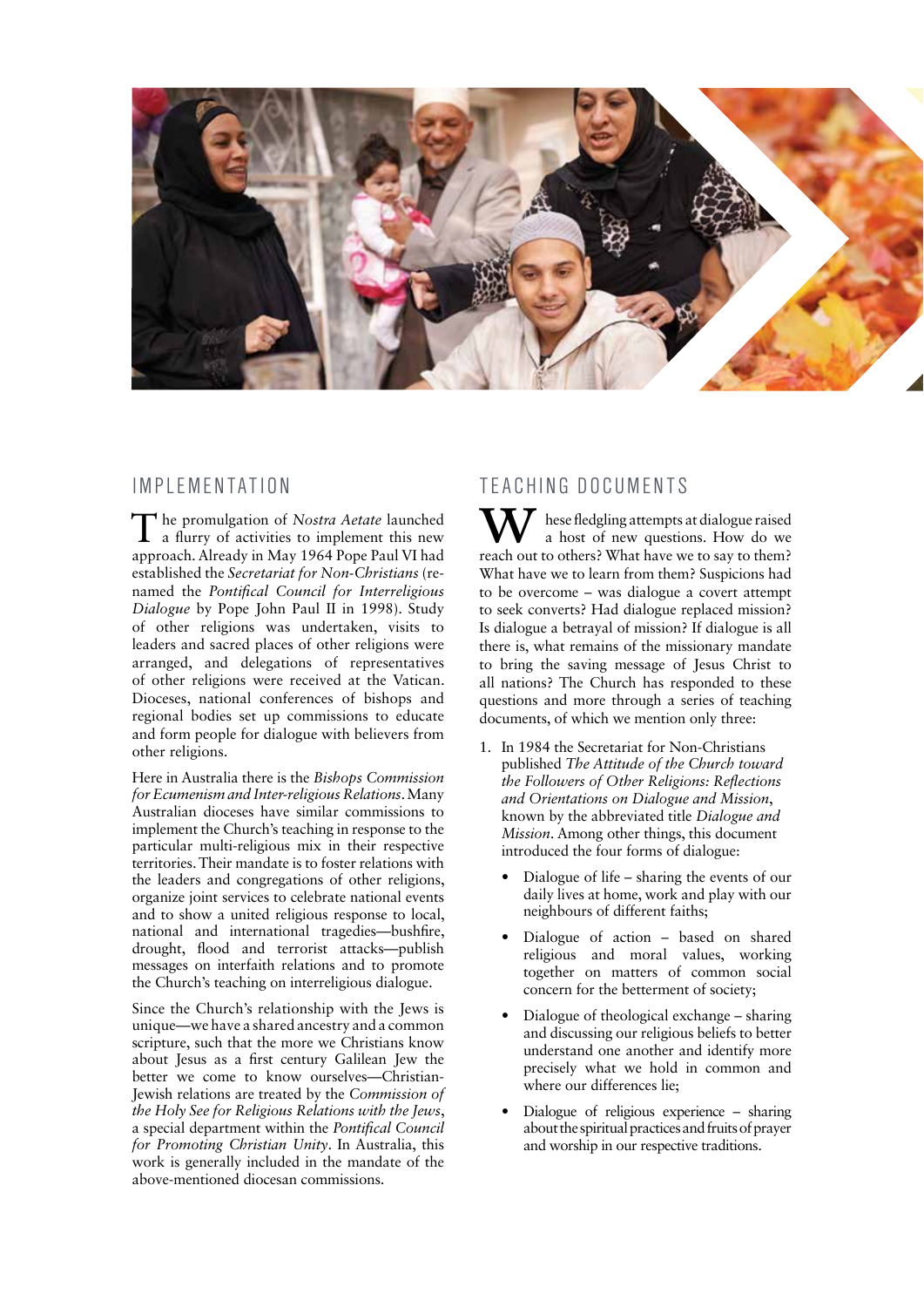

- 2. In 1991 the *Pontifical Council for Interreligious Dialogue and the Congregation for Evangelization of Peoples together published Dialogue and Proclamation: Reflections and Orientations on Interreligious Dialogue and the Proclamation of the Gospel of Jesus Christ*, known by the abbreviated title, *Dialogue and Proclamation*. This was a fiveyear collaboration over several drafts and is a sustained reflection on the nature and purpose of dialogue and proclamation and on the relationship between them.
- 3. In 2014 the Pontifical Council for Interreligious *Dialogue published Dialogue in Truth and Charity: Pastoral Orientations for Interreligious Dialogue*, a reflection on the practical implementation of the Church's teaching on interreligious dialogue.

There is also the example and the teaching of the popes. Of special mention is the 26-year pontificate of Pope John Paul II. He regularly met with leaders of other religions on his travels and received them at the Vatican. He treated interreligious dialogue in his many messages, speeches, audiences and encyclicals. He called the religious leaders of the world to come together at Assisi to pray for peace (27/10/1986). He was the first pope to visit the Jewish synagogue in Rome (13/04/1996). He led a "Day of Pardon" which included asking forgiveness "for the distrustful and hostile attitudes sometimes taken towards the followers of other religions" (12/03/2000). He was the first pope to visit a mosque (Umayyad Mosque, Damascus, 06/05/2001). Pope Benedict XVI and Pope Francis have reaffirmed the teaching on interreligious dialogue and followed the same practice of meeting leaders of other religions.

There are also related documents from other Vatican offices which address religious plurality, for example, *Christianity and the World Religions* from the International Theological Commission (1997), Dominus Iesus from the Congregation for

the Doctrine of the Faith (2000) and *The Jewish People and their Sacred Scriptures in the Christian Bible* by the Pontifical Biblical Commission (2002).

It is important to acknowledge that the development of the teaching and practice of interreligious dialogue is not exclusive to the Catholic Church, but other Christian traditions, the World Council of Churches, ecumenical organizations and other religions have also shown significant initiatives and contributed to the growing body of wisdom and expertise in interfaith relations. Secular organizations too, such as national, state and local governments, and community relations commissions, have proved themselves committed allies in overcoming conflict, promoting civic harmony and combatting violence.

### OUR RESPONSIBILITY IN OUR TIME

Thile much has been achieved in the past fifty years since *Nostra Aetate* was published the radical transformation that has taken place in relationships between Catholics and Jews and between Catholic and believers of the other world religions in the space of a few decades, in contrast to the centuries of animosity that went before, is nothing less than a miracle—there is still much to be done.

A brief glance at the news headlines shows that there is still a lot of animosity between people of different religions. Ignorance and stereotypes hinder good relations. Religion is used, abused and misused for ulterior purposes, leading to conflict and violence. Atrocities committed overseas have had flow-on effects in Australian suburbs, leading to suspicions and an increase in tensions in and between religious communities. The threat of violence, real or imagined, creates fear and alarm. There have been incidents of provocation, harassment and intimidation. All these animosities threaten to destabilize our relatively harmonious, multi-religious, multi-cultural Australian society.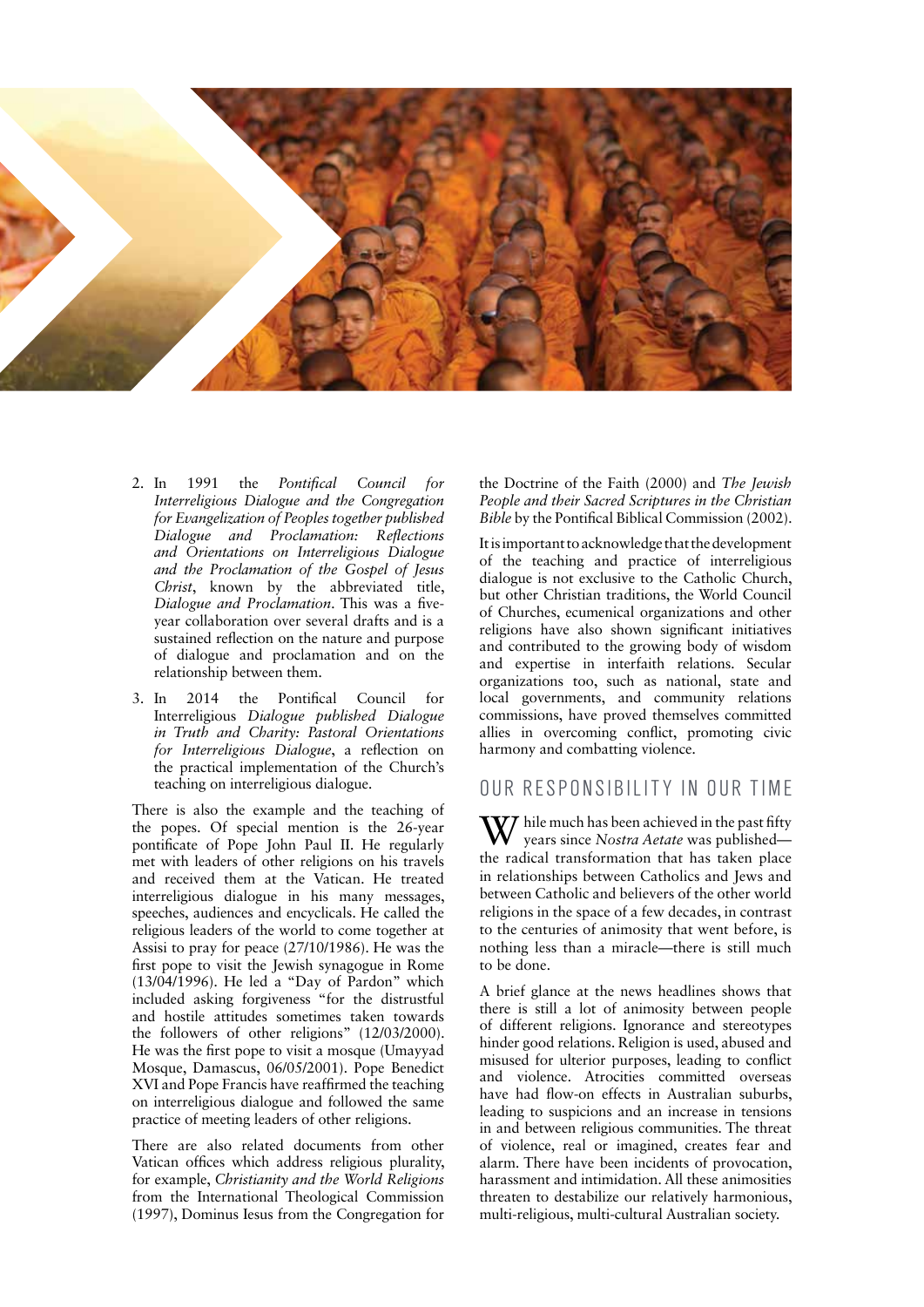

On this occasion of the fiftieth anniversary of Nostra Aetate, we urge all Catholics to build on the foundations it laid. As the subsequent teaching has shown, interreligious dialogue is not just a preparation for mission, but an integral part of the mission of the Church. Also, as all the recent popes have affirmed, in our globalised, multi-religious society, interreligious dialogue is the only way to secure peace and harmony.

## WHAT WE ARE DOING

I n dioceses in Australia, interfaith commissions are guiding, forming and leading the Catholic faithful in building interreligious relations. Bishops, commission members and heads of Catholic organisations meet with imams, rabbis, swamis and leaders from other religions. They issue joint statements on matters of shared concern. Multi-faith prayer services have been held to pray for victims of tragedies—flood, bushfire and acts of violent terrorism—here and overseas. Representatives of the Jews, Christians and Muslims participate in state and national ecumenical dialogues, while the faithful come together for the "Abraham Conference" and for other interfaith events. On occasions, believers from different religions have shared meals together, an ordinary but profound act of communion. There have been exchanges between schools. Graduates of the *Young Catholic Women's Interfaith Fellowship* are making a difference to interfaith attitudes and actions at home, at work and in society. But there is so much more to be done. This important work is not for leaders and a select few only. We all have our part to play in transforming relations in our multicultural, multi-religious Australian society.

## WHAT CAN YOU DO?

All members of the Catholic Church are called to build relations with believers from other religions. Each is to do it in his or her own way, according to their state in life, in response to the shared call to mission. Following one or more of the four forms of interreligious dialogue mentioned above—dialogue of life, dialogue of action, dialogue of theological exchange and dialogue of religious experience—opens up many possibilities. Here are a few suggestions:

- Meet and greet your neighbours and work colleagues from other religions; offer congratulations for a wedding or a birth, offer condolences on a death; a smile can make a world of difference.
- Learn about the faiths of others from a reliable source; the best way to break down stereotypes is to meet with one of the faithful, so that their religion is not just an idea, but has a face and a name.
- Be curious; ask questions; do not be invasive, but a sincere, respectful enquiry will almost always allay fears, elicit a genuine response and lead to better mutual understanding.
- Visit the place of worship of another religion to experience their sacred space; some mosques and temples have guides who explain the beliefs and practices of the religion.
- Invite a representative from another religion to address your class, school, congregation, church or social group.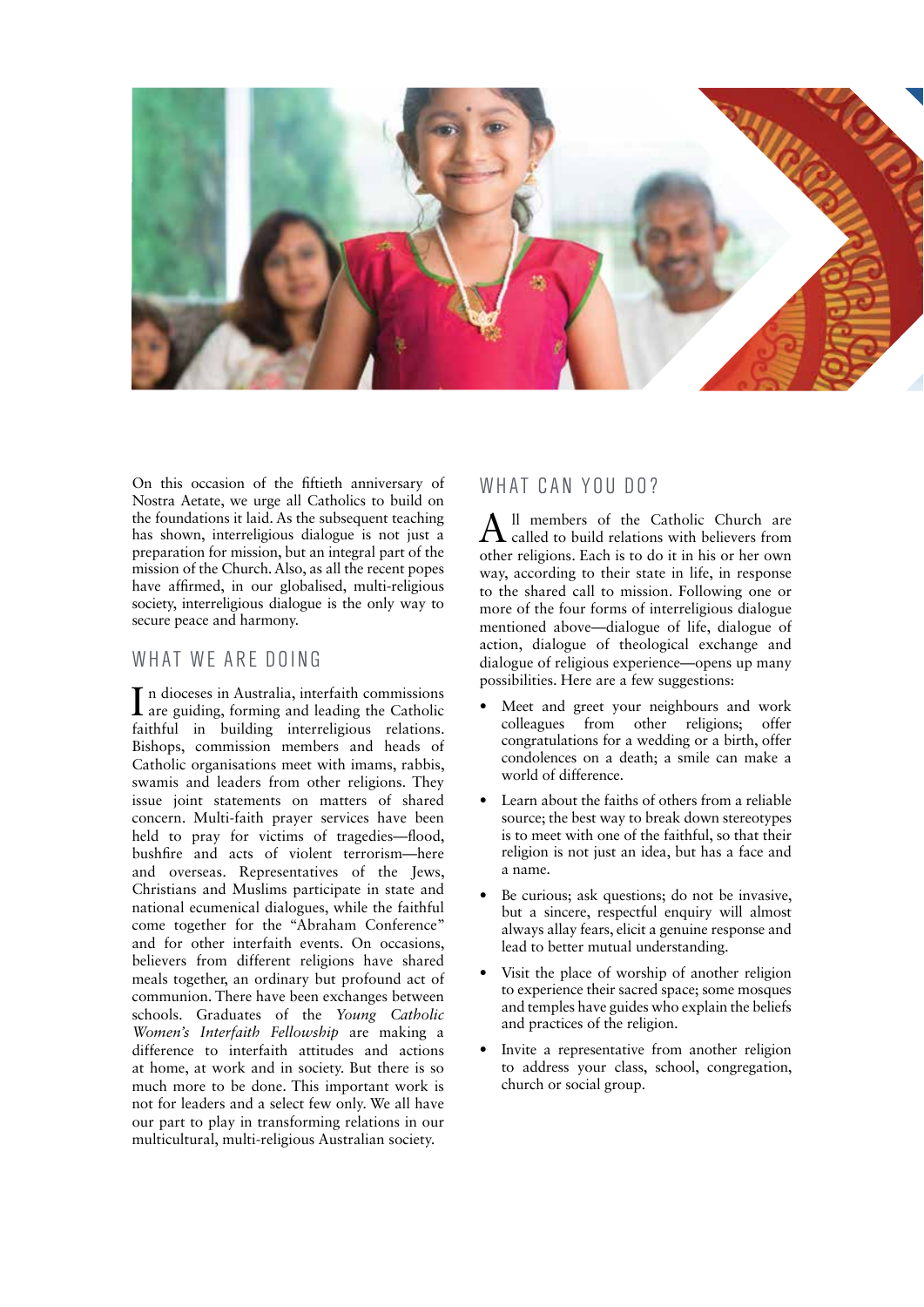

- Hospitality is a biblical and cultural virtue; extend an invitation for a cup of tea or a meal, showing sensitivity by observing appropriate dietary restrictions; be open to receive hospitality; sharing an *iftar* meal to break the fast at the end of the day during Ramadan is a great way to build relations with Muslims.
- Work together on matters of common social concern, justice and peace issues, education, child-care, social services, aid to those in need and care for the environment.
- Offer greetings on major feast days, such as *Deepavali* (Hindu), *Eid al-Fitr* (Muslim), *Pesach* (Jewish) and *Vesach* (Buddhist).
- Attend celebrations of major feast days as a gesture of solidarity and interest.
- Learn about and practice *The Golden Rule*, "In everything do to others as you would have them do to you" (Mt: 7:12)
- • Pray for believers from other religions; on special occasions such as feast days, include them in the prayers of the faithful.
- Take part in multi-religious events for various occasions, celebrating national days, praying for peace, showing shared religious solidarity in the face of natural and other disasters.

The above are just a few possibilities. There are many other ways of building relations with people of other faiths. Be open to be guided by the Spirit who is constantly inspiring and animating all people towards harmony in diversity in accord with God's plan.

## C onclusion

On this occasion of the fiftieth anniversary of *Nostra Aetate*, in response to the opportunities and challenges of religious plurality in our day, we pledge to live and relate with believers from other religions according to the principles and guidelines set out in the Declaration.

We extend to all our sisters and brothers who follow Aboriginal, Baha'i, Buddhist, Hindu, Jewish, Muslim, Sikh and other religions and spiritualities our respectful greetings. We extend this greeting to those who do not confess any faith and who follow secular and humanist traditions. We commit ourselves to work with all of you towards mutual understanding and collaboration in together building a just, harmonious, multireligious, multi-cultural Australian society.

We make the concluding words of *Nostra Aetate* our own as we urge "the Christian faithful to 'maintain good fellowship among the nations' (1 Peter 2:12), and, if possible, to live for their part in peace with all people (see Rom 12:18) so that they may truly be daughters and sons of the Father who is in heaven (see Mt 5:45)."

MAY 2015